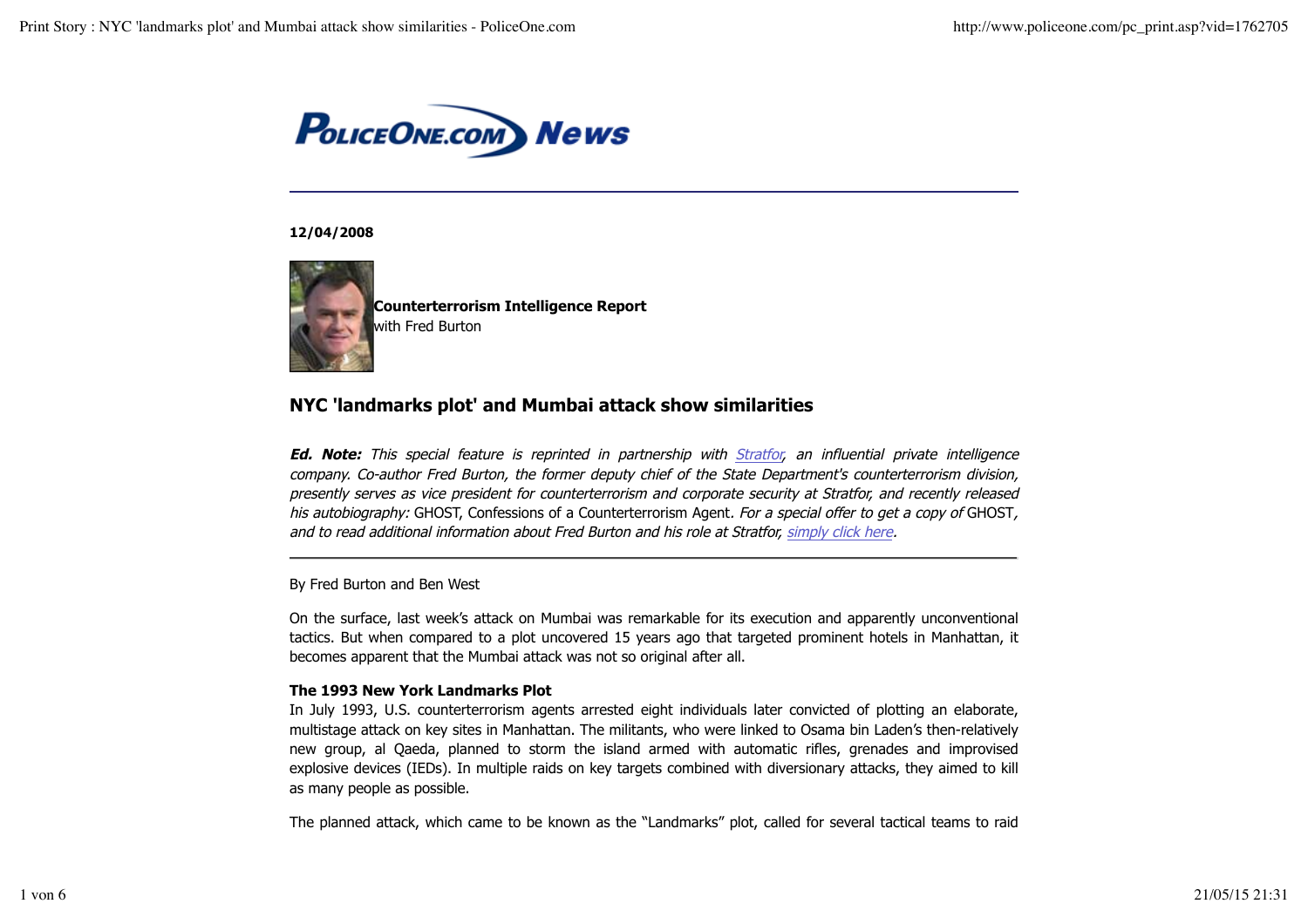sites such as the Waldorf-Astoria, St. Regis and U.N. Plaza hotels, the Lincoln and Holland tunnels, and a midtown Manhattan waterfront heliport servicing business executives and VIPs traveling from lower Manhattan to various New York-area airports. The militants carried out extensive surveillance both inside and outside the target hotels using human probes, hand-drawn maps and video surveillance. Detailed notes were taken on the layout and design of the buildings, with stairwells, ballrooms, security cameras and personnel all reconnoitered.

The attackers intended to infiltrate the hotels and disguise themselves as kitchen employees. On the day of the attack, one attack team planned to use stolen delivery vans to get close to the hotels, at which point heavily armed, small-cell commando teams would deploy from the rear of the van. Stationary operatives would use hand grenades to create diversions while attack teams would rake hotel guests with automatic weapons. The attackers planned to carry gas masks and use tear gas in hotel ballrooms to gain an advantage over any security they might come up against. They planned to attack at night, when the level of protection would be lower.



The targeted hotels host some of the most prestigious guests in Manhattan.

These could have included diplomats like the U.S. ambassador to the United For a special offer to get a copy Nations, who traditionally keeps an apartment in the Waldorf-Astoria, or even of GHOST, and to read additional the U.S. secretary of state, who is known to stay at the Waldorf during U.N. information about Fred Burton sessions. They also host various business leaders. If successful, the attackers and his role at Stratfor, please doubtless would have killed many high-profile individuals key to New York's click the image of the book's cover above. stature as a center for financial and diplomatic dealings.

## Meanwhile, the plots to detonate explosives in the Lincoln and Holland

tunnels would have blocked critical transportation infrastructure, sowing chaos in the city as key escape routes were closed off. And VIPs seeking to escape the city via the midtown heliport would have been thwarted by the attack planned for that location. In fact, the heliport attack was planned to be carried out using watercraft, which also could have been used to target transport ferries, further disrupting transportation in and out of Manhattan. The New York City Police Department could plausibly even have quarantined Manhattan to prevent the attackers from fleeing the city.

With the city shut down and gunmen running amok, the financial center of the United States would have been thrown into chaos and confusion until the attackers were detained or killed. The attacks thus would have undermined the security and effectiveness of New York as a center for financial and diplomatic dealings.

At the time, U.S. counterterrorism officials deemed that the attack would have had a 90 percent success rate. Disaster, then, was averted when federal agents captured the plotters planning the Landmarks attack thanks to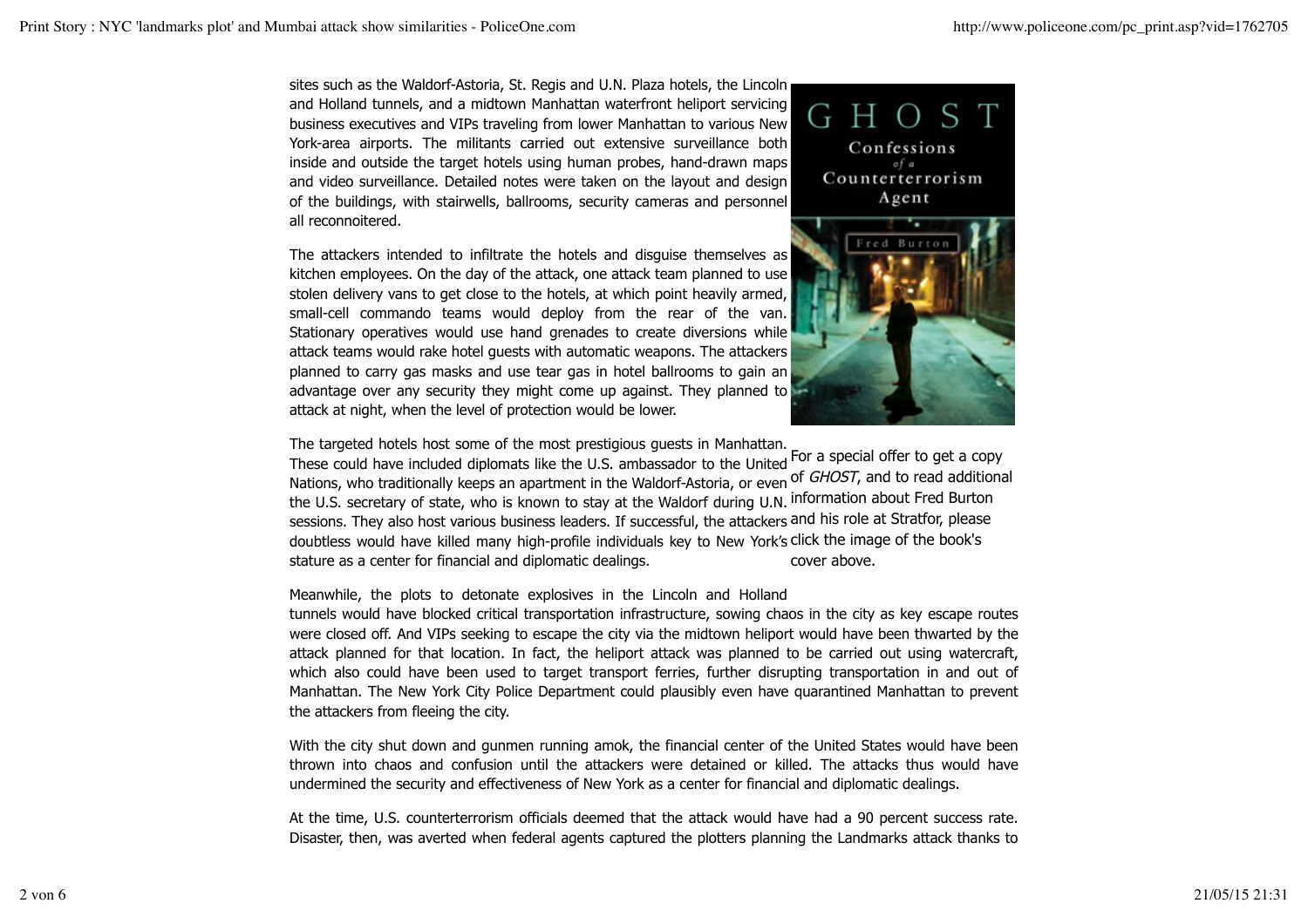an informant who had infiltrated the group. Along with the 1993 World Trade Center bombing just four months earlier, which killed six people but was intended to bring down both towers, the United States dodged a major bullet that could have been devastating to New York.

#### **The Nov. 26 Mumbai Attack**

A little more than fifteen years later, the Nov. 26 attacks in Mumbai closely followed the script of the New York plot. Militants armed with AK-47s, grenades and military-grade explosives carried out a very logistically sophisticated and coordinated attack on the financial capital of India.

Clearly, the Mumbai attack involved extensive preoperational surveillance. Attackers had maps of the targeted hotels, and according to the Indian Marine Commandos who raided the Taj Mahal hotel, the militants moved around as if they knew the hotel's layout by heart. Advance members of the attack teams had already taken up positions in the hotels, stockpiling firearms, ammunition, grenades and food that were quickly accessed and used to maintain the attackers' positions in the hotels. One of the attackers reportedly also had taken a job as an intern chef in the Taj Mahal hotel kitchen, so his movements raised less suspicion and he had a detailed knowledge of the entry points and corridors. For such attacks, preparedness is key, and escaping alive is a long shot. The attackers therefore must have been highly motivated and willing to die  $-$  a rare combination that requires immense amounts of training and ideological zeal.

At least two teams entered the city by watercraft, breaking up into smaller groups as they made their way to the Taj Mahal hotel, Oberoi-Trident hotel complex and Nariman (also known as Chabad) House, a Jewish center in the same area of Mumbai. These tactical teams dispersed across the city, attacking prominent sites where foreign VIPs were sure to be present. They infiltrated the hotels through back entrances and kitchens, thus enhancing the element of surprise as they opened fire on guests in the dining areas and atriums of the hotels.

Beyond killing people and holding hostages in Mumbai's most prestigious hotels, other attack teams assaulted additional strategic sites in Mumbai, creating a sense of chaos and confusion over the whole city. Mumbai's main train station, Chhatrapati Shivaji Terminus, as well as Cama Hospital, offices of The Times of India newspaper, restaurants, a theater, and bars frequented by foreigners also were attacked. The attackers' excellent coordination — the multiple attacks took place nearly simultaneously — thus ensured maximum confusion and chaos, frustrating police responses. This could explain in part why operations like those at Nariman House and the hotels lasted for more than 48 hours.

## **Similarities between New York and Mumbai**

The similarities between the Landmarks plot and the Nov. 26 Mumbai attack are quite obvious. In symbolic terms, as the Mumbai attack unfolded, many onlookers said that an attack on Mumbai is to India what an attack on New York is to Americans. In more concrete terms, the targets, methods, weapons and geography involved were similar (if not identical), and the unconventional style of the attacks points to a common author.

U.S. counterterrorism forces in 1995 detained Landmarks plot mastermind Ramzi Yousef, who remains in U.S. federal prison. But his ideas obviously did not stay behind bars. This illustrates how a plan's initial failure does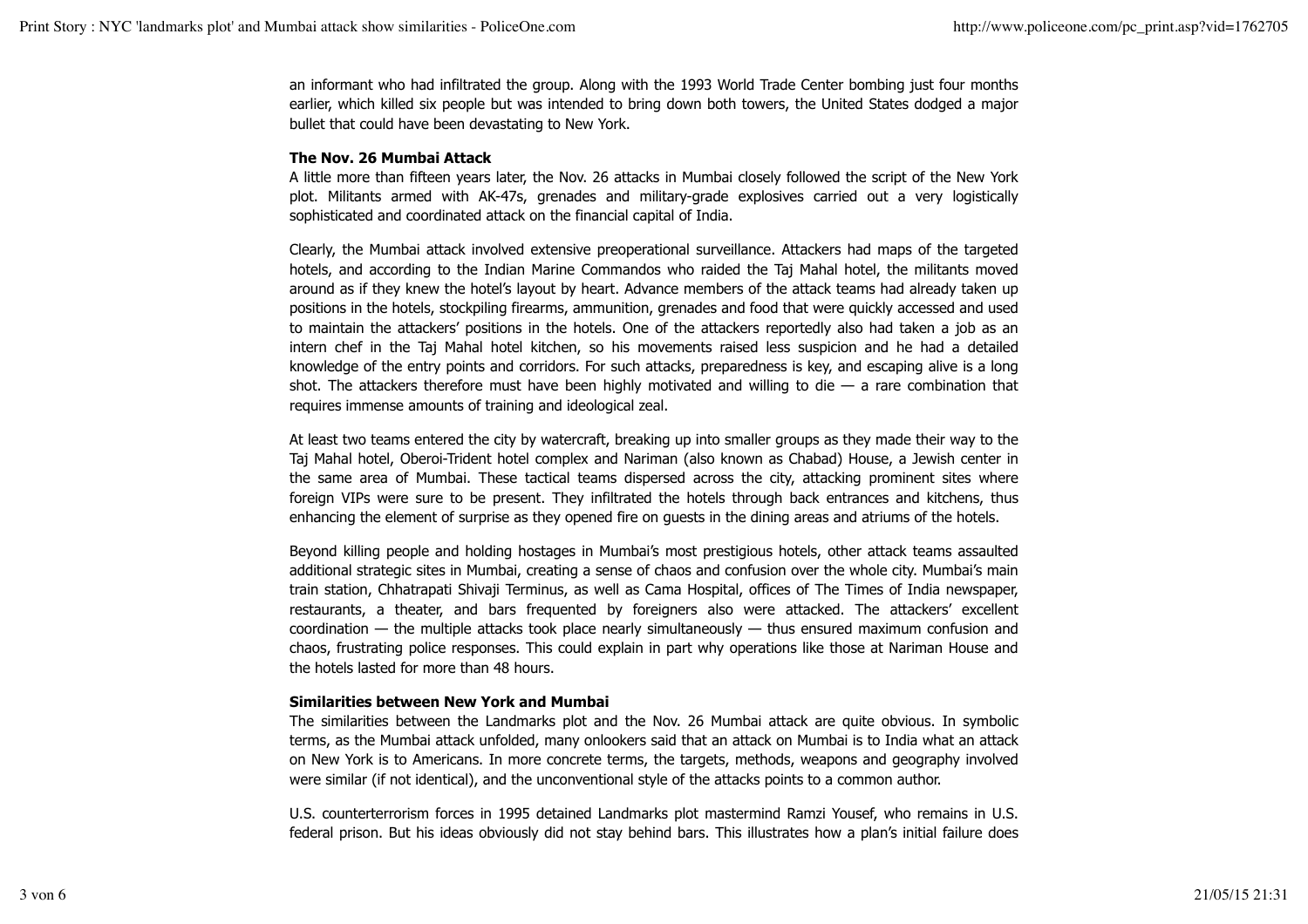not mean the threat has been eliminated. Indeed, Stratfor observed in 2005 that the 1993 Landmarks plot (among others) should not be discounted, as al Qaeda or other terrorist groups are known to return to past targets and plot scenarios.

The similarities between the Landmarks plot and the Mumbai attack exist at several levels.

The first relates to the target set. Both New York and Mumbai are the respective financial centers of their countries and home to their nations' major stock exchanges. In both cities, the planners had picked out high-profile soft targets — sites that have less security personnel and countermeasures than, say, a military installation or key government building. Softer security means gaining access to strategic assets and people is easier. Stratfor has long stressed the importance of maintaining vigilance at soft targets like hotels that cater to international guests, as these are likely targets for militant Islamists. Both plans also involved infiltrating hotel staff and booking rooms in the hotels to gain inside information and store supplies.

The second similarity involves how both plans included peripheral targets to cause confusion and chaos and thus create a diversion from the main targets. In Mumbai, transportation infrastructure like the city's main railway station was attacked, and militants detonated explosive devices in taxis and next to gasoline pumps. Meanwhile, roving gunmen attacked other sites around the city. In a country where coordination among first responders is already weak, the way the attackers fanned out across the city caused massive chaos and distracted security forces from the main prize: the hotels. Attacking Cama Hospital also sowed chaos, as the injured from one scene of attack became the targets of another while being rescued.

A third similarity exists in the geography of the two cities. In both plots, the use of watercraft is a distinctive tactical similarity. Watercraft gave militants access at unconventional locations where security would be more lax. Both Mumbai (a peninsula) and Manhattan (an island) offer plenty of points where militants can mount assaults from watercraft. Such an attack would not have worked in New Delhi or Bangalore; these are landlocked cities where militants would have had to enter by road, a route much more likely to encounter police patrols. Being centers of trade and surrounded by water, both Mumbai and New York have high levels of maritime traffic. This means infiltrating the area from the water would raise minimal suspicions, especially if the craft were registered locally (as was the case in the Mumbai attack). Such out-of-the box tactics take advantage of security services, which often tend to focus on established threats.

A fourth similarity lies in transportation. In addition to using watercraft, both plots involved the use of deceptive vehicles to maneuver around the city undetected. The Landmark plotters used taxis to conduct surveillance and planned on using a delivery van to approach the hotels. In Mumbai, the attackers planted bombs in taxis, and at least one group of militants hijacked a police van and used it to carry out attacks across the city. Using familiar vehicles like taxis, delivery vans or police vans to carry out surveillance or attacks reduces suspicion and increases the element of surprise, allowing militants to stay under cover until the moment of attack.

#### **An Off-the-Shelf Plan**

As indicated, the striking similarities between the Landmarks plot and the Mumbai attack suggest that Ramzi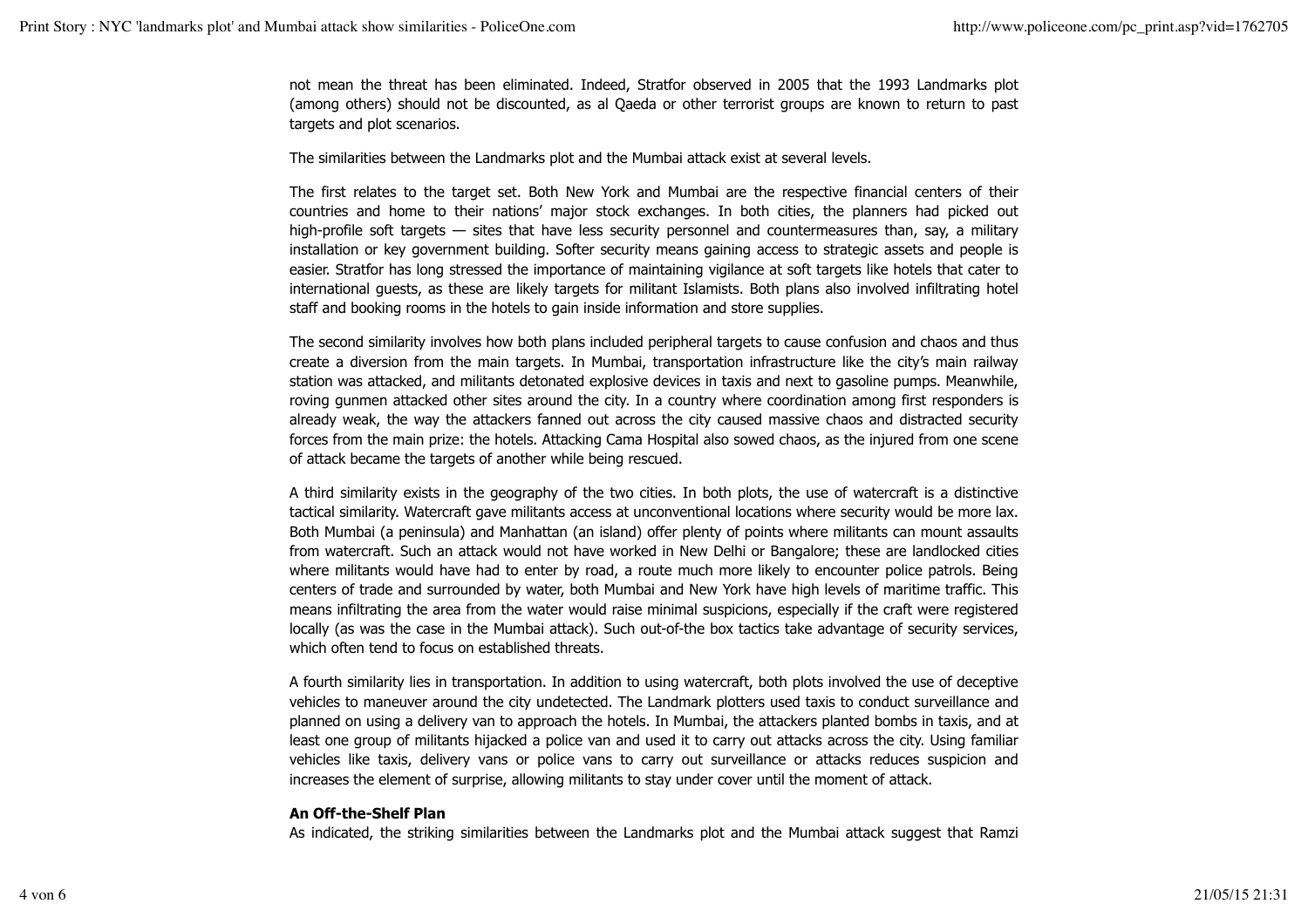Yousef and other early al Qaeda operatives who helped prepare the Landmarks plot in New York authored the Mumbai plan. Considering that the militants launched their original attack from Karachi, Pakistan, and the previous involvement of Pakistan's Inter-Services Intelligence (ISI) agency — which has connections with al Qaeda leaders in western Pakistan — it is very likely that al Qaeda in Pakistan at least provided the blueprints for this attack. On-the-ground operations like training, surveillance and the actual attack appear to have been carried out by the Pakistani militant group Lashkar-e-Taiba in connection with Indian Islamist groups.

Here we see more evidence of the existence of an ideological or strategic battle space that exists in the radical Islamist world, which has been greatly influenced by al Qaeda. Like a contingency plan that might sit on the shelf for years or decades before it is useful, terrorist plots (especially good ones) can have a long shelf life and be applied in various scenarios. In fact, plans that sit on the shelf longer might actually be more effective as security officials focus their attention on evolving threats and forget old ones.

Just because a plot has been disrupted, the threat has not been eliminated. Once terrorists happen upon a successful model, they are likely to follow that model. This can be seen in al Qaeda's return to the World Trade Center in 2001, eight years after the initial truck bomb attacks in 1993. It can also be seen in the fact that Mumbai has been the target of multiple attacks and threats, including train bombings in 2006 that killed approximately 200 people. Though the tactics might have differed, the target set remained the same. Various parts of the attack cycle can change, but rarely does an attack occur that is completely novel.

Ultimately, the biggest difference between the Landmarks plot and the Mumbai attack is that the Mumbai attack succeeded. The failure of the Landmarks plot probably provided key lessons to the planners of the Mumbai attack, who were able to carry out the stages of the attack without detection and with the full element of surprise. Gauging by the success of the Mumbai incident, we can expect similar strategies and tactics in future attacks.

#### **About the author**

Fred Burton is one of the world's foremost authorities on security, terrorists and terrorist organizations. In his capacity as Vice President for Counterterrorism and Corporate Security, Mr. Burton oversees Stratfor's terrorism intelligence service and consults with clients on security-related issues affecting their organizations or personal safety. He leads a team of terrorism experts and a global network of human intelligence sources to analyze and forecast the most significant events and trends related to terrorism and counterterrorism. Before joining Stratfor, Mr. Burton served as a special agent in counterterrorism for the U.S. Department of State, where he was involved in many high-profile operations. He orchestrated the arrest of Ramzi Yousef, mastermind of the first World Trade Center bombing, and investigated cases such as the assassination of Israeli Prime Minister Yitzhak Rabin, the killing of Rabbi Meir Kahane, al Qaeda's New York City bombing plots before 9/11, and the Libyan-backed terrorist attacks against diplomats in Sanaa and Khartoum. He has also served as the U.S. liaison officer to several international security, intelligence and law enforcement agencies,